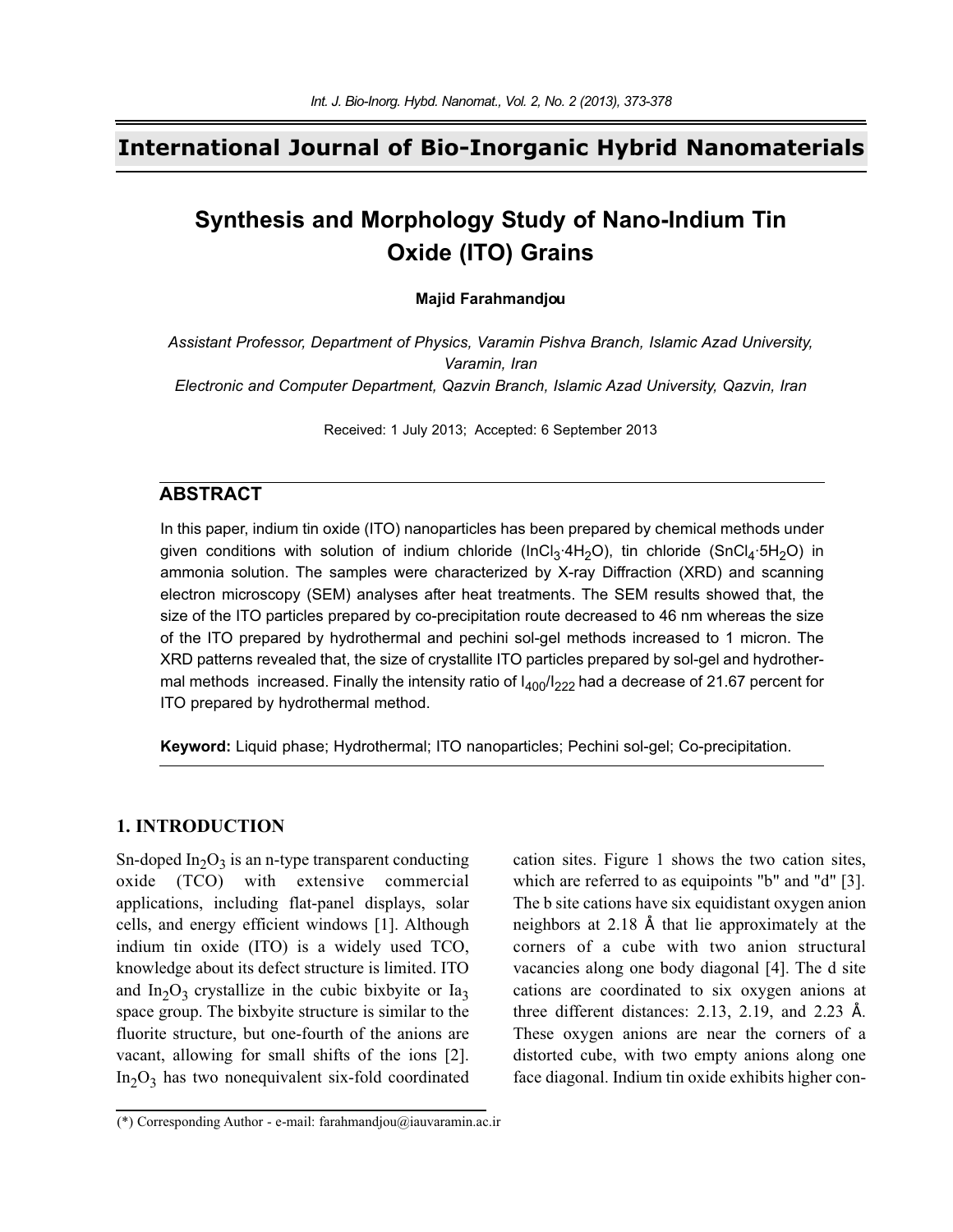ductivities and carrier concentrations than pure  $In_2O_3$  because of the electron compensation of the Sn species. An existing model of the defect chemistry of Indium tin oxide has been inferred from measured electrical properties of the material [5], following the anion interstitial model for doped  $In_2O_3$  structures [2, 6].



*Figure 1: Nonequivalent cation sites in ITO* 

The tradition deposition techniques of indium tin oxide film are DC sputtering, RF sputtering, or electron beam evaporation. It is the first step to fabricate indium and tin alloy target or indium tin oxide ceramic target. Afterwards the target is sputtered to glass substrate by the controlled electron beam. These techniques need costly equipments, and the utilization rate of the target materials is low [7-10]. Because indium is a rare metal, it is necessary to explore a new route to deposit indium tin oxide thin film with high-Indium utilization rate. The synthesis nanoparticles of metal oxide from aqueous solutions and deposition thin films at low temperatures are an important way for preparation of transparent conductive film [11]. Dip-coating or spray deposition of light transparent, good conductive and low-membrane resistant indium tin oxide film has been studied by the researchers [12-14]. The fabrication of indium tin oxide nanoparticle is important in emulsion preparation for spray deposition or dip-coating ITO film. The indium tin oxide thin film's quality is related to the size and morphology of the nanoparticles. With the development of nanometer

material research, several kinds of preparation methods for nanosized ITO emerged. The current methods for nanometer indium tin oxide preparation mainly include solid-phase method, liquid-phase method, and gas-phase method [15-17]. The liquid-phase method, with the advantages of simple operation and controllable granularity, can realize the atomic scale level of mixing. The doping of components achieves easily, and the nanoscale powder material has high-surface activity. The liquid-phase methods include liquid phase precipitation, hydrothermal (high temperature hydrolysis), sol-gel (colloidal chemistry), radiation chemical synthesis, and so forth [18, 24].

In this paper, the indium tin oxide nanoparticles are first fabricated by liquid-phase co-precipitation, hydrothermal and pechini sol-gel method and the nanoparticles' structure is then compared by these methods. The morphology of indium tin oxide nanoparticles is studied by scanning electron microscopy and X-ray diffraction.

### **2. MATERIALS AND METHODS**

### *2.1. Liquid phase co-precipitation synthesis*

The synthesis of indium tin oxide nanoparticles was carried out by liquid phase co-precipitation as follows. A certain quality of indium chloride  $(Incl_3.4H_2O 99\%, Aldrich)$  and tin chloride  $(SnCl<sub>4</sub>·5H<sub>2</sub>O 99%,$  Aldrich) was dissolved in pure de-ionized water or ethanol, keeping the ratio of In<sub>2</sub>O<sub>3</sub>: SnO<sub>2</sub> = 9: 1. Certain concentrations (5%) of ammonia solutions were made by mixing certain amount of ammonia ( $NH_3·H_2O$ , 25%) with pure water. The prepared  $InCl<sub>3</sub>$  solution (0.3 mol/L) was transferred into fixed three-neck flask, keeping in 60°C temperatures under electromagnetic agitation. The ammonia solution was added to the flask, controlling the stirring speed and testing the pH value till the required pH value was added as dispersant. The precipitate precursor of indium tin oxide was aged a certain time and washed with deionized water and absolute alcohol for three times, respectively. After washing, the precipitates were dried at 110°C for 1 hour. The dried samples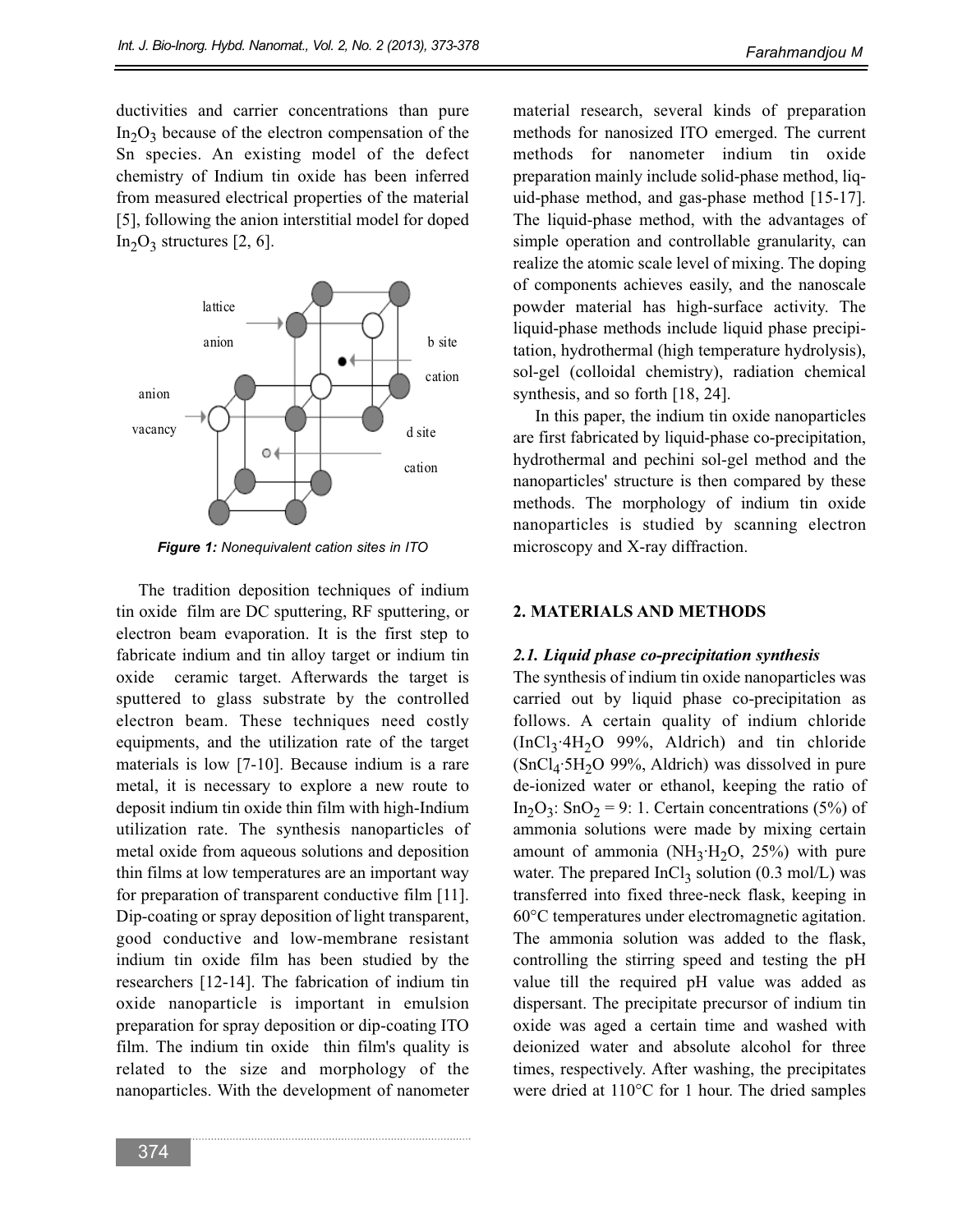were calcinated at 650°C for 1 hour to get the indium tin oxide nanopowder.

### *2.2. Hydrothermal method*

In this method, the acidity of indium (InCl<sub>3</sub>·4H<sub>2</sub>O) and tin chloride  $(SnCl<sub>4</sub>·5H<sub>2</sub>O)$  were first controlled by ammonia and then hexamethylenetetramine was added to the solution as precipitant agent. The reaction was transferred into fixed three-neck flask, keeping in 120°C temperatures under electromagnetic agitation for 6 hours and then the solution filtered and calcinated. The product was finally annealed at 550°C for 2 hours.

### *2.3. Pechini Sol-gel method*

In Pechini sol-gel method, ethylene glycol was first added to the solution of a certain quality of indium chloride (InCl<sub>3</sub>·4H<sub>2</sub>O 99%, Aldrich) and tin chloride (SnCl<sub>4</sub>·5H<sub>2</sub>O 99%, Aldrich) in citric acid. The solution was then dried at 80°C for 2 hours to



*Figure 2: The SEM images ITO nanoparticles prepared by co-precipitation method.*



*Figure 3: SEM images of ITO prepared by (a) hydrothermal and (b) pechini method.*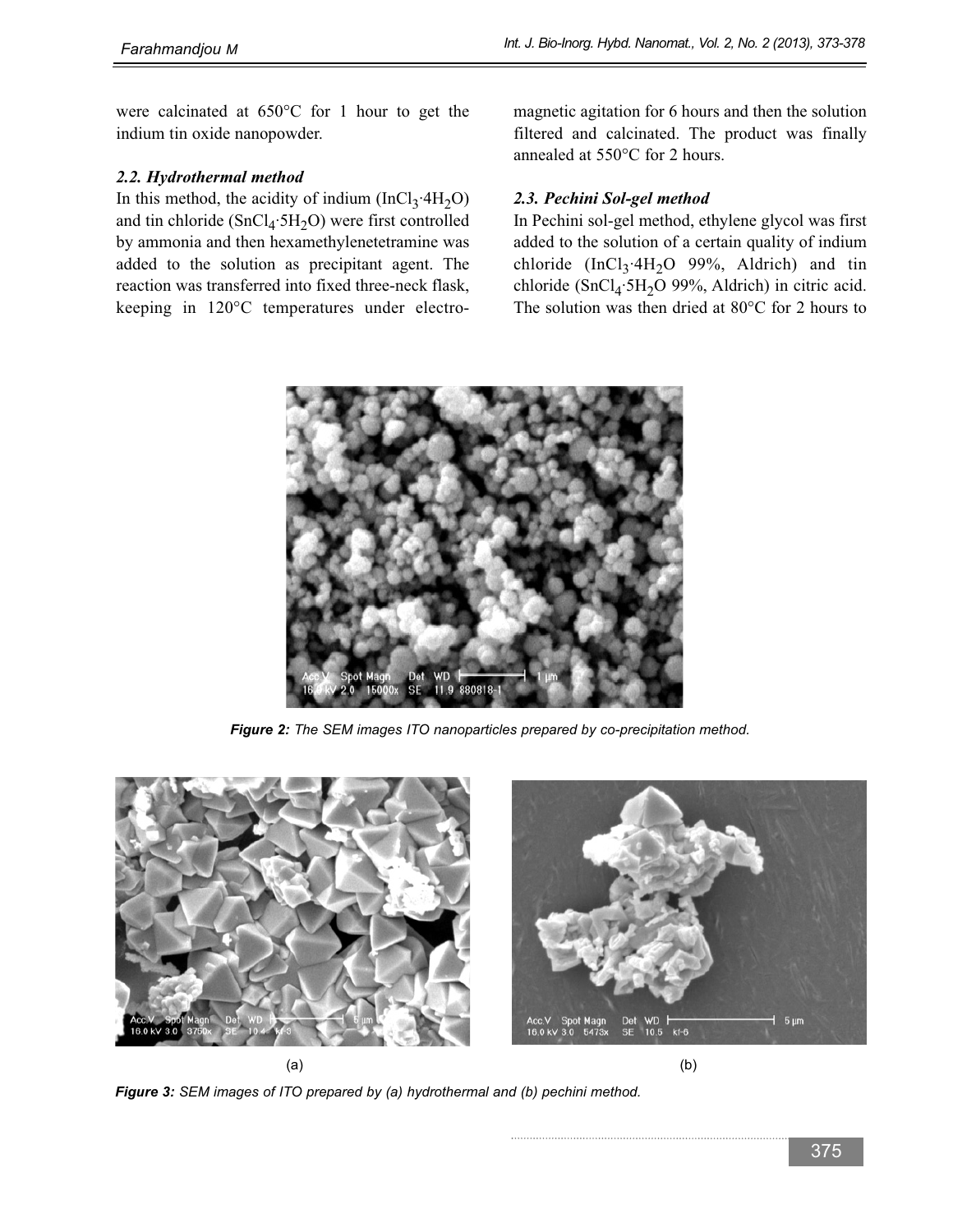remove the solvent. Finally, the ITO particles were annealed at 600°C for 2 hours after purification.

The morphology and structure of the prepared nanoparticles were characterized by means of scanning electron microscopy and X-ray diffraction. The microstructure of the indium tin oxide samples were characterized by a KYKY-Ammray 2800 type SEM with 200 kV acceleration voltages. To determine the nanoparticles' structure, the X-ray diffraction (XRD) measurement of the samples were performed using a Seifert with Cu-Kα radiation (wavelength =  $1.54 \text{ Å}$ ).

### **3. RESULTS AND DISCUSSION**

Figure 2 shows the scanning electron microscopy image of indium tin oxide nanoparticles prepared by liquid phase coprecipitation method in the presence of ammonia solution. The size ITO nanoparticle is about 46 nm after 600°C calcination. As you can see the particles are in good uniformity in size.

Figure 3 shows the SEM images of indium tin oxide particles prepared by hydrothermal and sol-gel pechini methods. It is realized that the particle size of ITO is more than 1 micron for both of methods. But for the particles prepared by hydrothermal method (Figure 3a) the uniformity and crystallity is better than pechini method (Figure 3b).

From the width of X-ray diffraction broadening, the mean crystalline size has been calculated using Scherer's equation:

$$
D = \frac{K\lambda}{\beta\cos\theta}
$$

Where D is the diameter of the particle, K is a geometric factor taken to be 0.9,  $\lambda$  is the X-ray wavelength,  $θ$  is the diffraction angle and  $β$  is the full width at half maximum of the diffraction main peak at 2θ, is a function of the crystalline size.

In Table 1, the lattice parameters according to XRD patterns are listed, including the size of nanocrystals, D(nm), atomic planar distance  $d_{222}$  $(A)$ , the intensity of diffraction peak,  $I_{222}$ , and the intensity ratio  $I_{400}/I_{222}$ . In 1998, Quaas and co-workers reported that if tin oxide penetrates into the indium oxide by 5%, the atomic planar distance will decrease, and for penetration more than 5%, the atomic planar distance will increase [25]. Comparing the atomic planar distance for the  $In_2O_3$ sample  $d_{222} = 2.92$  (Å), it is realized that the penetration of Sn atoms into indium oxide is more than 5% for indium tin oxide prepared by co-precipitation, hydrothermal and sol-gel methods with atomic planar distance  $d_{222} = 2.917$  (Å),  $d_{222} = 2.923$  (Å) and  $d_{222} = 2.929$  (Å) respectively. By comparison of the  $I_{400}/I_{222}$ , it is found that the ratio  $I_{400}/I_{222}$  for ITO particles prepared by three methods is less than 29.3%. The results show that

**Table 1:** The data of lattice parameters for In<sub>2</sub>O<sub>3</sub> and ITO nanoparticles.

| Sample name <sup>*</sup>       | Preparation<br>Method | D(nm) | $d_{222}(\AA)$ | $I_{222}$ | $I_{400}/I_{222}$ |
|--------------------------------|-----------------------|-------|----------------|-----------|-------------------|
| In <sub>2</sub> O <sub>3</sub> | Actual value          |       | 2.921          |           | 29.3              |
| <b>ITO</b>                     | Pechini sol-gel       | >100  | 2.929          | 14112     | 28.2              |
| <b>ITO</b>                     | Hydrothermal          | >100  | 2.923          | 8653      | 21.67             |
| <b>ITO</b>                     | Co-precipitation      | 46    | 2.917          | 8747      | 29.07             |

\* D=crystallite size,  $d_{222}$  =atomic planar distance of 222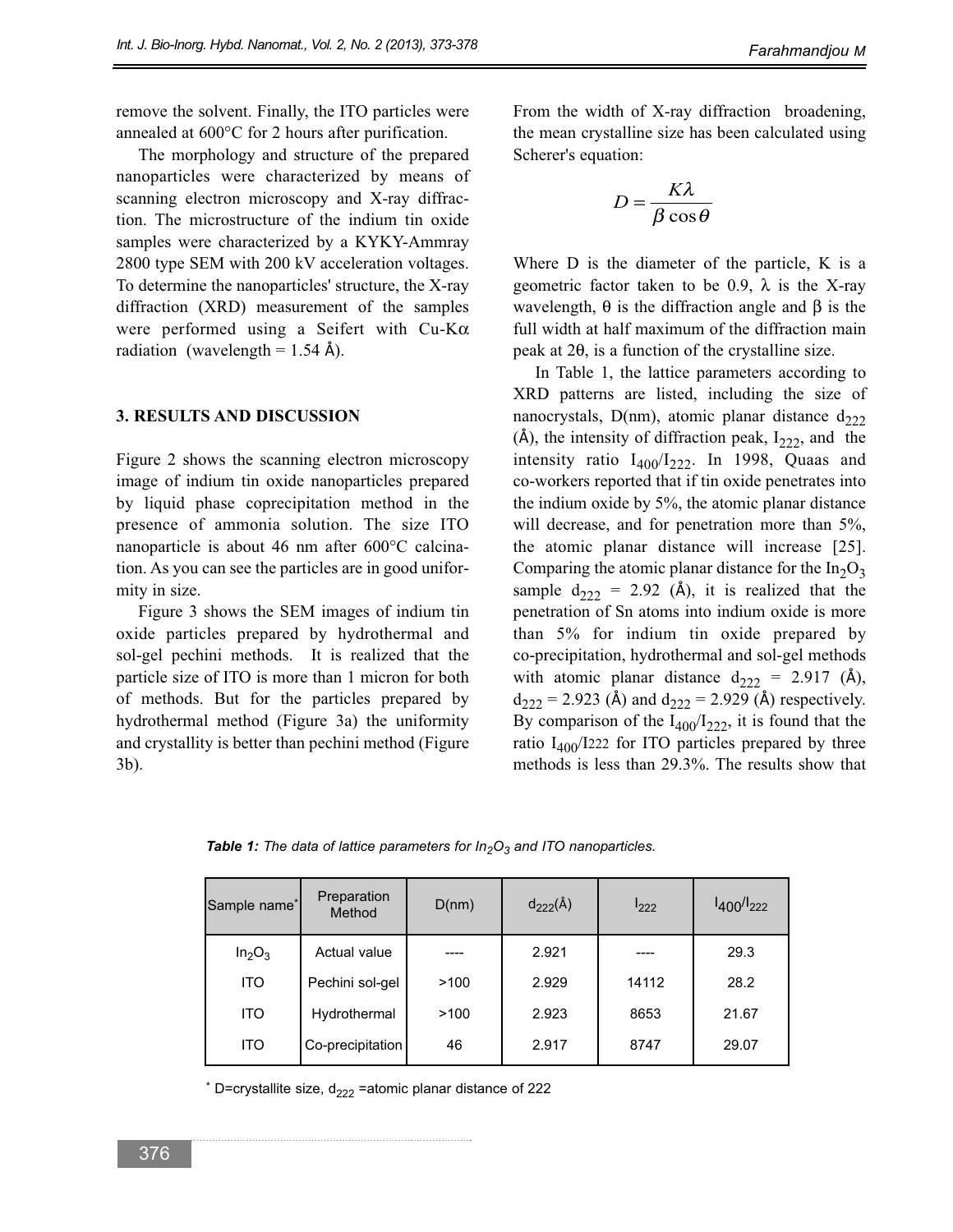

*Figure 4: X-ray diffraction pattern of SnO<sub>2</sub> and ITO nanoparticles.* 

the crystallite indium tin oxide particles have more growth in <400> preferential orientation. In fact, the ITO crystal growth is increased at the preferential orientation with more atoms at higher temperatures. Therefore, the penetration of Sn atoms into the indium oxide prepared by hydrothermal and sol-gel approaches is more than indium tin oxide prepared by the co-precipitation method.

Figures 4 shows the X-ray diffraction patterns of  $SnO<sub>2</sub>$  and indium tin oxide nanoparticles are calcinated for 1 hour at 650°C. The large wide of the picks for  $SnO<sub>2</sub>$  pattern indicate that this particles have the amorphous structure (Figure 4a), while the ITO prepared by co-precipitation (Figure 4b), pechini sol-gel (Figure 4c) and hydrothermal (Figure 4d) were intensively crystallized after annealing and sharp picks indicate the body centered cubic structure. The XRD results also indicate that the intensity ratio of  $I_{400}/I_{222}$  is increased to 29.07 percent by co-precipitation method.

#### **4. CONCLUSIONS**

In conclusion, indium tin oxide nanoparticles were successfully synthesized by liquid phase co-precipitation, hydrothermal and sol-gel methods. The results indicate that the size of ITO prepared by

co-precipitation method is about 46 nm while the size of indium tin oxide nanocrystals prepared by hydrothermal and sol-gel methods is more than 100 nm, because of temperature. The X-ray diffraction results indicated that the ITO particles are finely crystallized body centered cubic structure. The penetration of Sn atoms into indium oxide is more than 5% for the indium tin oxide prepared by co-precipitation, hydrothermal and sol-gel methods. Finally, the preferential growth and orientation of the indium tin oxide prepared by the hydrothermal and pechini sol-gel methods is the <400> orientation.

### **ACKNOWLELDGMENTS**

The author is thankful for the financial support of Karaj material and energy research center for analysis and the discussions on the results.

### **REFERENCES**

- 1. Fan J.C., Bachner F.J., *J. Electrochem. Soc.*, **122** (1975), 1719.
- 2. Witt J.H., *J. Solid State Chem.*, **20** (1977), 143.
- 3. A.J. Wilson, 1992. *The International Union of*